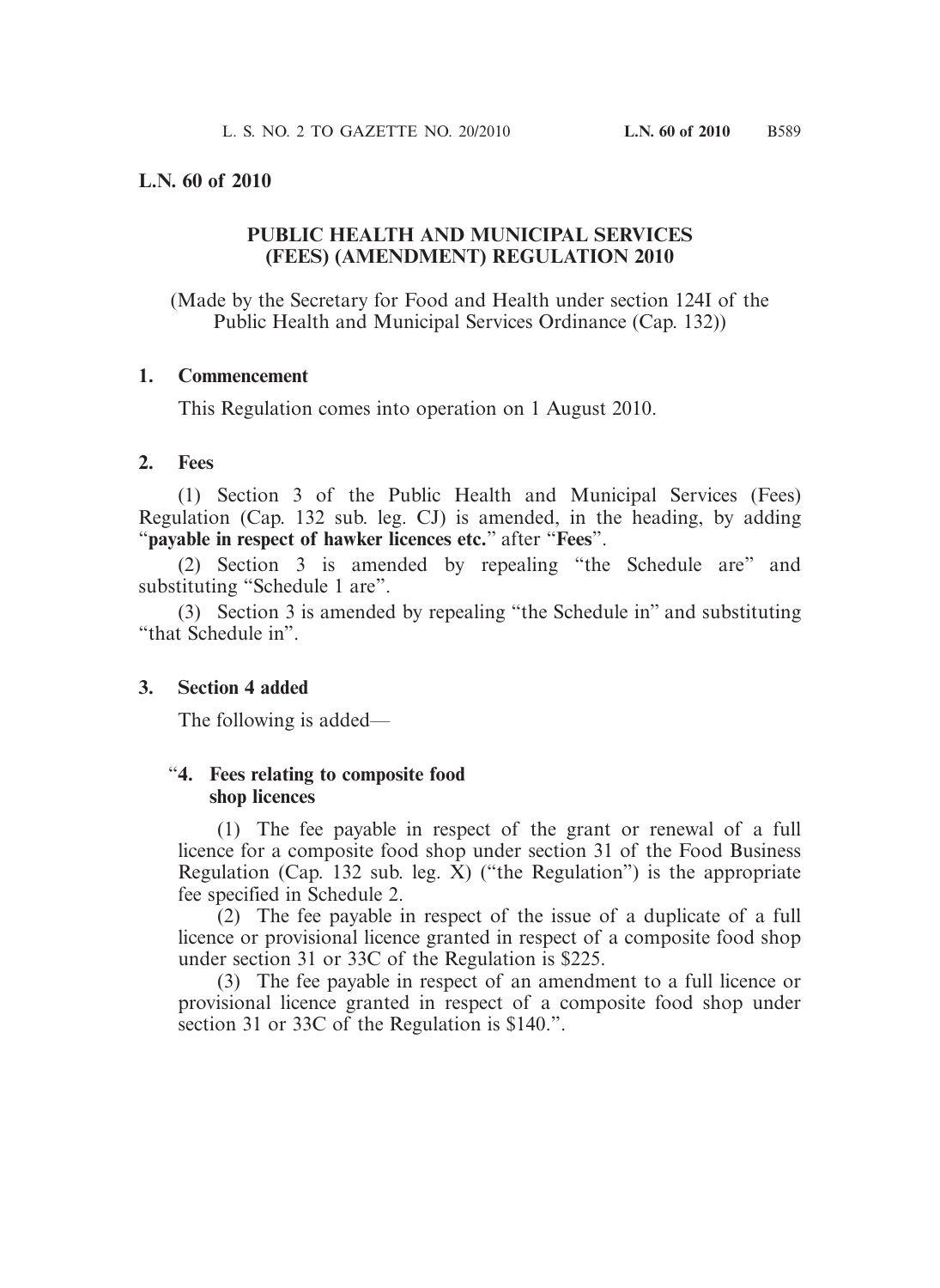# **4. Fees payable for issue or renewal of hawker licences or for allocation and use of hawker pitches or stalls**

 The Schedule is amended by repealing "SCHEDULE" and substituting "SCHEDULE 1".

### **5. Schedule 2 added**

The following is added—

# "SCHEDULE 2 [s. 4]

# Fees Payable for Grant or Renewal of Full Licences for Composite Food Shops

| Size of composite food shop                                           |              |
|-----------------------------------------------------------------------|--------------|
| by reference to floor area                                            | Fee          |
|                                                                       | $\mathbb{S}$ |
| Not exceeding $100 \text{ m}^2$                                       | 4,460        |
| Exceeding 100 $m^2$ but not exceeding 150 $m^2$                       | 5,570        |
| Exceeding 150 m <sup>2</sup> but not exceeding 200 m <sup>2</sup>     | 7,820        |
| Exceeding 200 m <sup>2</sup> but not exceeding 250 m <sup>2</sup>     | 10,050       |
| Exceeding $250 \text{ m}^2$ but not exceeding $300 \text{ m}^2$       | 12,250       |
| Exceeding 300 m <sup>2</sup> but not exceeding 350 m <sup>2</sup>     | 14,500       |
| Exceeding $350 \text{ m}^2$ but not exceeding $400 \text{ m}^2$       | 16,750       |
| Exceeding 400 m <sup>2</sup> but not exceeding 450 m <sup>2</sup>     | 18,950       |
| Exceeding 450 m <sup>2</sup> but not exceeding 500 m <sup>2</sup>     | 21,200       |
| Exceeding 500 m <sup>2</sup> but not exceeding 600 m <sup>2</sup>     | 24,550       |
| Exceeding $600 \text{ m}^2$ but not exceeding $700 \text{ m}^2$       | 29,000       |
| Exceeding 700 m <sup>2</sup> but not exceeding 800 m <sup>2</sup>     | 33,450       |
| Exceeding $800 \text{ m}^2$ but not exceeding $900 \text{ m}^2$       | 37,950       |
| Exceeding 900 m <sup>2</sup> but not exceeding 1 000 m <sup>2</sup>   | 42,400       |
| Exceeding 1 000 m <sup>2</sup> but not exceeding 2 000 m <sup>2</sup> | 67,000       |
| Exceeding 2 000 m <sup>2</sup> but not exceeding 3 000 m <sup>2</sup> | 111,600      |
| Exceeding 3 000 m <sup>2</sup> but not exceeding 4 000 m <sup>2</sup> | 156,300      |
| Exceeding 4 000 m <sup>2</sup> but not exceeding 5 000 m <sup>2</sup> | 200,800      |
| Exceeding $5000 \text{ m}^2$                                          | 223,300".    |